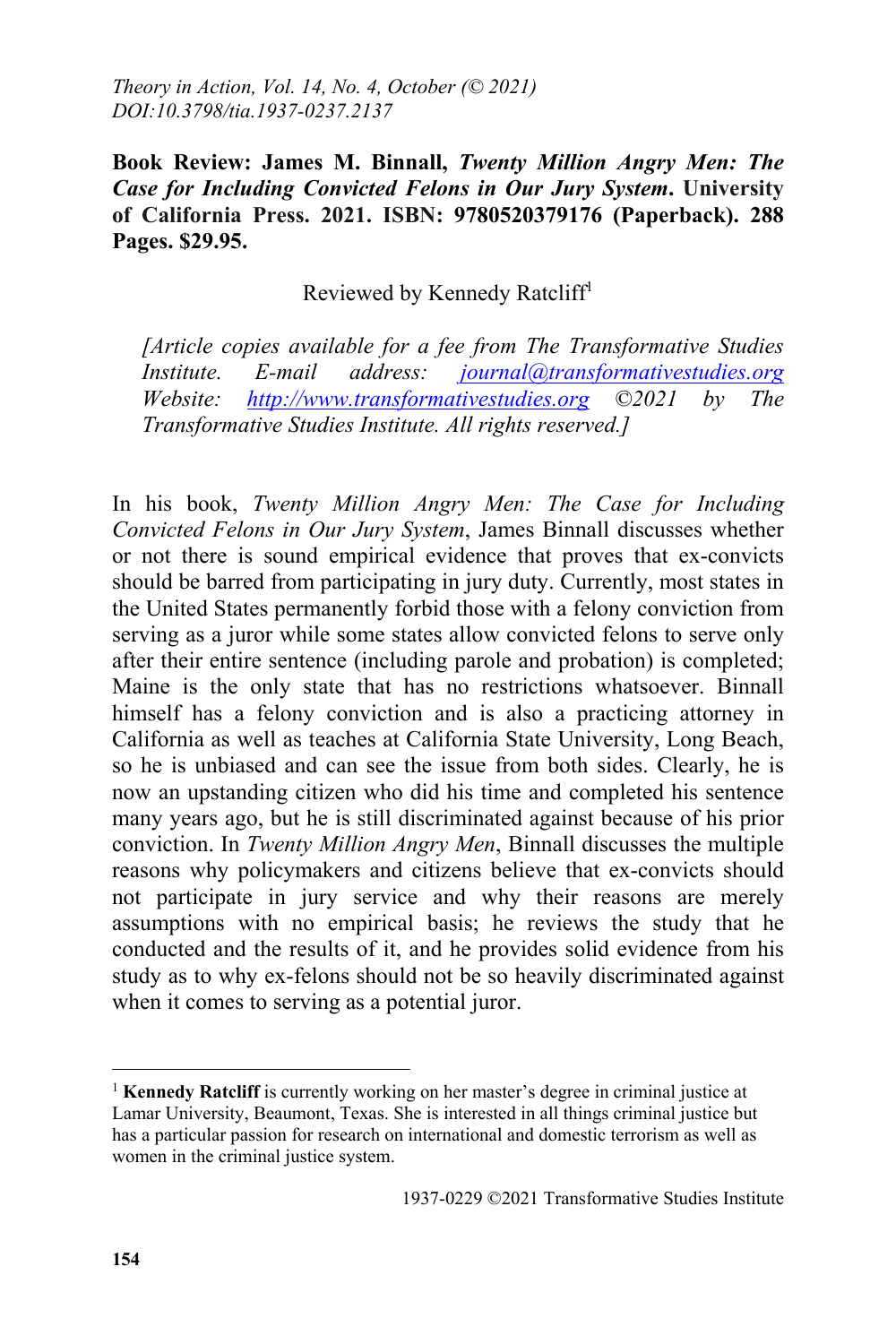Chapter One of *Twenty Million Angry Men* sets the tone for the book by giving a brief history lesson of juror inclusion/ exclusion; women and African Americans are groups of people who have also struggled with juror discrimination. Binnall then talks about which states do and do not allow convicted felons to serve as a juror and their justifications for doing so. He also claims that the subject of felon-juror exclusion has been heavily ignored by researchers which then in turn means there is hardly any empirical evidence on the subject.

Chapter Two goes into detail about courts' justifications for banning felons as potential jurors, more specifically, the probity rationale, and the arguments within the rationale. Chapter Three continues to go into detail about the second primary justification for banishment- the inherent bias rationale and its arguments.

Chapter Four emphasizes the importance and significance of diverse juries, and then discusses Binnall's mock jury experiment. This chapter also analyzes the technical results of the experiment while Chapter Five analyzes the more personal parts of the experiment; like actual conversations that occurred between the jurors. The experiment itself compared how convicted felons and non-felons performed as jurors and tested to see if the reasonings for barring felons from participating as jurors holds any empirical weight.

The next two chapters explore how including felons as potential jurors can provide positive benefits that continue even when felon jurors leave the courthouse, like criminal desistance for example. Binnall also uses data from Maine, the only state that has no restrictions on felon jurors, to explore these benefits.

The final chapter of *Twenty Million Angry Men* deliberates the public's view of convicted felons pertaining to the rights they should still keep whenever they leave incarceration (like whether or not they should be allowed to act as a juror) and how influential the media is in formulating the public's opinion.

Convicted felons are not the only group of individuals who have been (and still are) discriminated against in the court jury process. The court has had a history of directly and indirectly discriminating against women and persons of color, as well as those with a poor socioeconomic status. After the Jury Selection and Service Act of 1968 was passed, most states started to pull potential juror names from voter registration lists, "lists that consistently lacked representation of racial minorities and the poor" (Cascino, 2018). While women and persons of color now have the opportunity to participate as jurors, convicted felons are permanently banned from participating in twenty-six states, some states bar convicted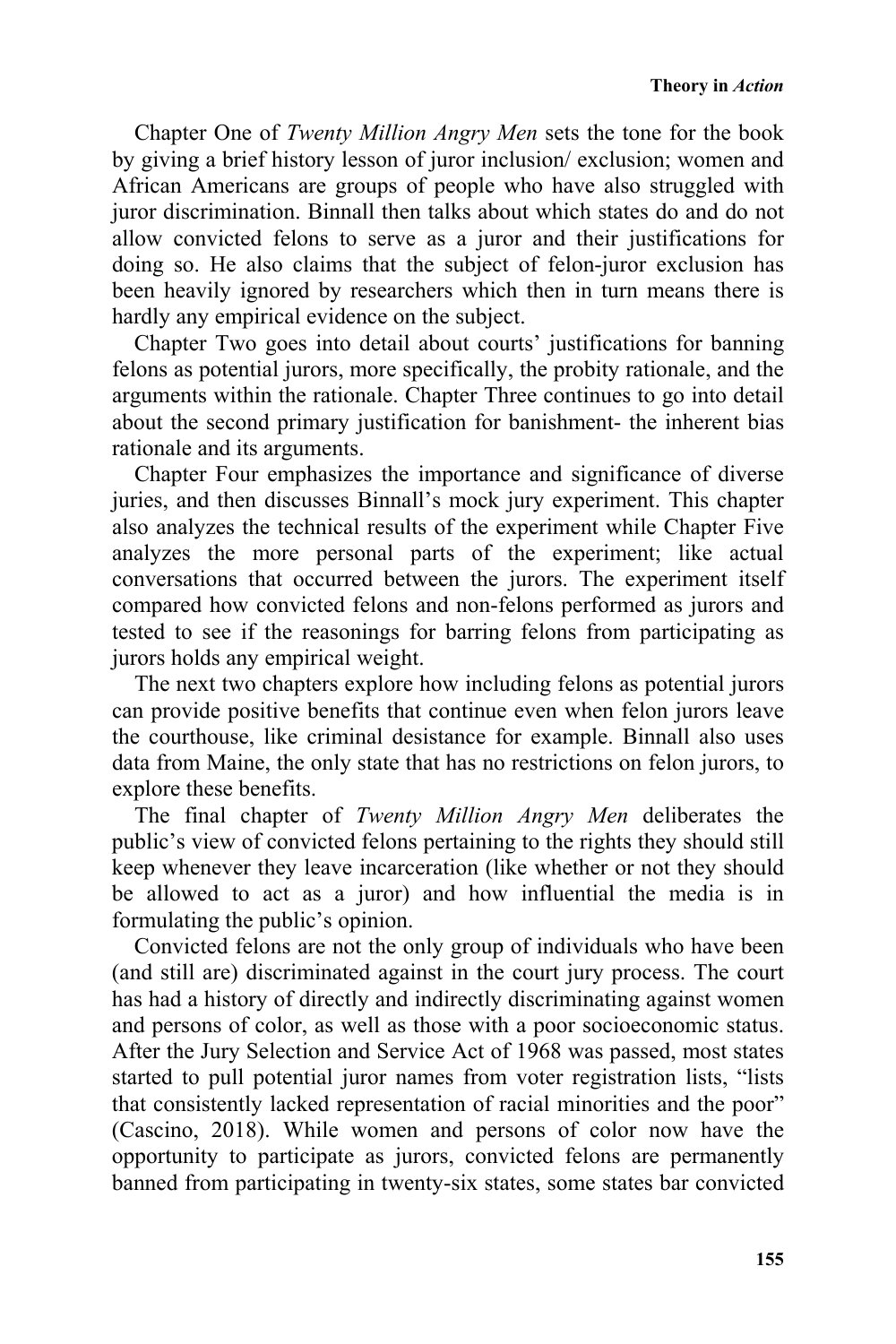felons temporarily, some states use a hybrid model, and only the state of Maine has no restrictions. The states that implement restrictions use any possible reason they can to ban felons from serving.

Binnall states that a primary justification courts use to exclude jurors from serving is the probity rationale, a rationale that "suggests that convicted felons lack the "character" to serve as jurors" (30). Courts claim that allowing convicted felons to serve will ruin the integrity of the jury because those who commit felonious crimes are permanently bad persons and will always be devoid of character; it is not possible for them to redeem themselves. That claim is assuming that all felons are the same and that they can never repent from their actions and become upstanding members of society with good character. Felon exclusion is supposed to be effective at keeping out "bad apples" from participating as jurors, but courts seem to forget that there are many non-felons with bad character who still get to serve, therefore destroying the probity of the jury (Scott, 2018).

The other felon exclusion justification that courts use is the inherent bias rationale. The inherent bias rationale believes that because of their experiences within the system, convicted felons are sympathetic to all defendants and are "biased" against the criminal justice system as a whole; they are supposedly much more inclined to automatically not find a defendant guilty. However, every single potential juror, felon or nonfelon, is prone to having at least *some* sort of bias, whether conscious or unconscious. Those who politically identify as conservative are more prone to having heavily punitive attitudes towards ex-offenders (and offenders in general) while those who identify as liberal have less punitive attitudes towards ex-offenders; those who have been personally victimized or those who have a family member who has been victimized also tend to have more punitive attitudes towards ex-offenders, yet these groups of people are not legally barred from participating as potential jurors (Atkin and Cramer, 2012). In his studies, Binnall finds that convicted felons have similar pretrial biases as law students in that they have generally *slightly* pro-defense and anti-prosecution biases. He also finds that "law enforcement personnel possess a proprosecution/ antidefense bias as severe as the prodefense/ antiprosecution pretrial bias characteristic of convicted felons" (55). If all three groups of individuals have the same level of bias but for opposite biases, why are convicted felons the ones that are so heavily discriminated against? No law forbids any law student from potentially serving as a juror and the majority of jurisdictions allow law enforcement to become part of a venire. Unlike Binnall's studies and experiment, legislation does not have solid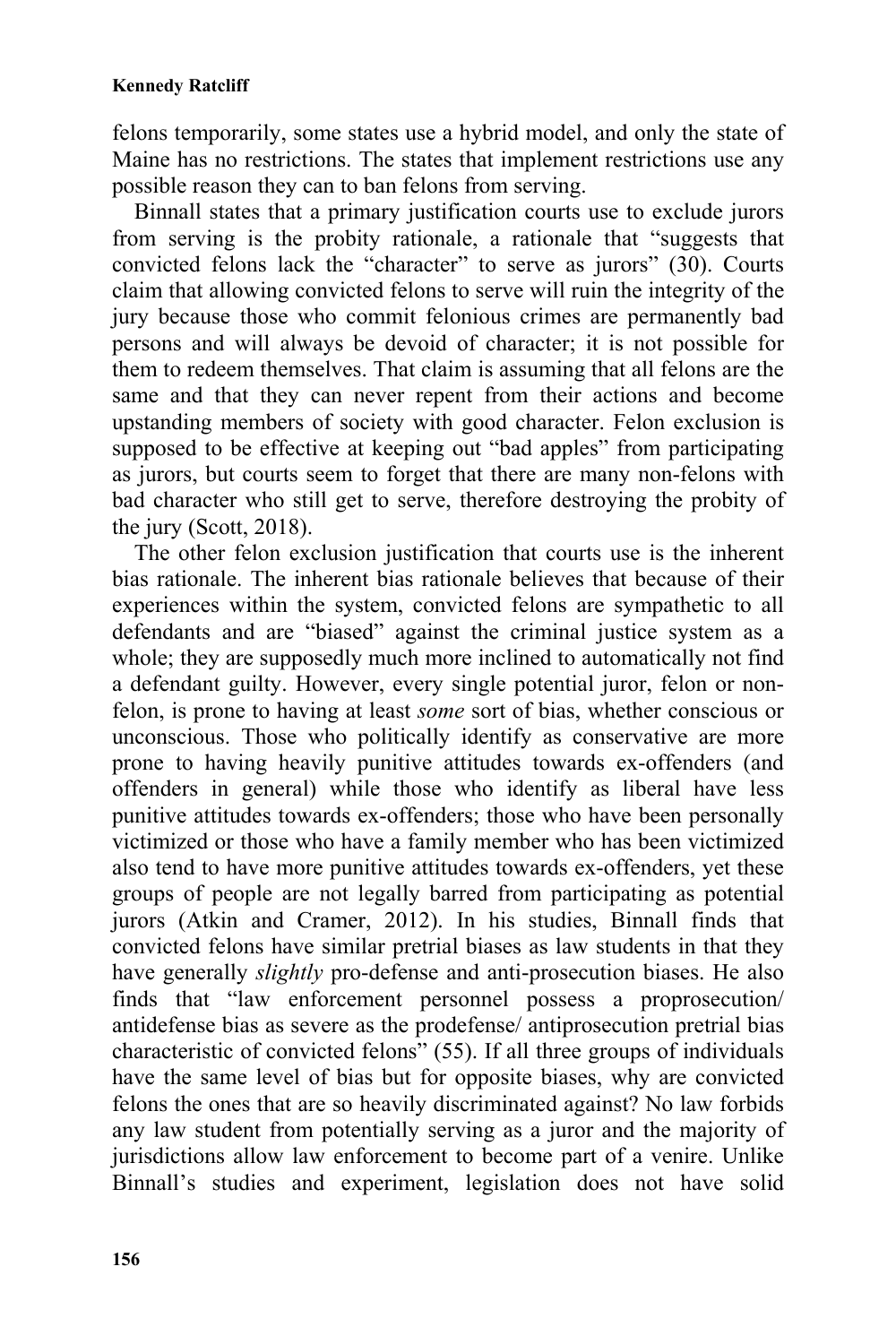evidence that proves that convicted felons are a major threat to the service of jury duty.

Throughout *Twenty Million Angry Men*, Binnall emphasizes the importance of jury diversity. Not only is diversity important and greatly encouraged, it is needed in order to have an impartial jury, which is the law. It is proven that having diverse juries "increases the quality of verdicts and provides more just results" (Sánchez, 2019). This certainly helps make a jury impartial. If juries are properly diverse, then each juror will have vastly different life experiences that can help fellow jurors understand the human dynamics of a case; diversity also helps prevent fellow jurors' biases from coming out and heavily encourages solely basing arguments on the evidence instead of internal biases (Golash, 1992). Binnall conducted a mock jury experiment that included eligible jurors without a felony conviction and otherwise eligible jurors who did possess a felony conviction. There were a total of nineteen mock juries with some juries exclusively having non-felon jurors and some having both non-felon jurors and felon-jurors. The experiment itself involved the participants watching "a video reenactment of an actual criminal trial" (67). His study aims to compare "diverse juries and homogeneous juries" (69). Basically, Binnall wishes to see if having felon-jurors on a (mock) jury negatively effects the process, deliberations, and the outcome of a case. For the deliberations, each of the nineteen juries needed a spokesperson, and in four of them (almost one-fifth of the juries), a felon-juror actually *volunteered* and served as spokesperson. Overall, there were a few positive findings concerning felon-jurors within the deliberation process- during the deliberation process, felon-jurors on average spoke slightly longer than non-felon-jurors, thus contributing slightly more to the process. Concerning the coverage of case facts, felon-jurors had a slightly higher average of stating novel case facts than their non-felon-juror counterparts. These findings indicate that felonjurors can positively affect juries. These findings also heavily contradict the justifications that jurisdictions use to ban convicted felons from serving; the felon-jurors in no way disrupted the process, they actually seemed eager to be involved in jury service. One fear that jurisdictions have is that felon-jurors will be extra biased against the prosecution and greatly sympathetic towards the defendant, but that was not the case in this experiment. While the felon-jurors immensely emphasized basing a verdict off of the proven evidence (which is how verdicts should be based anyway), the felon-jurors were in no way overly sympathetic toward the mock defendant.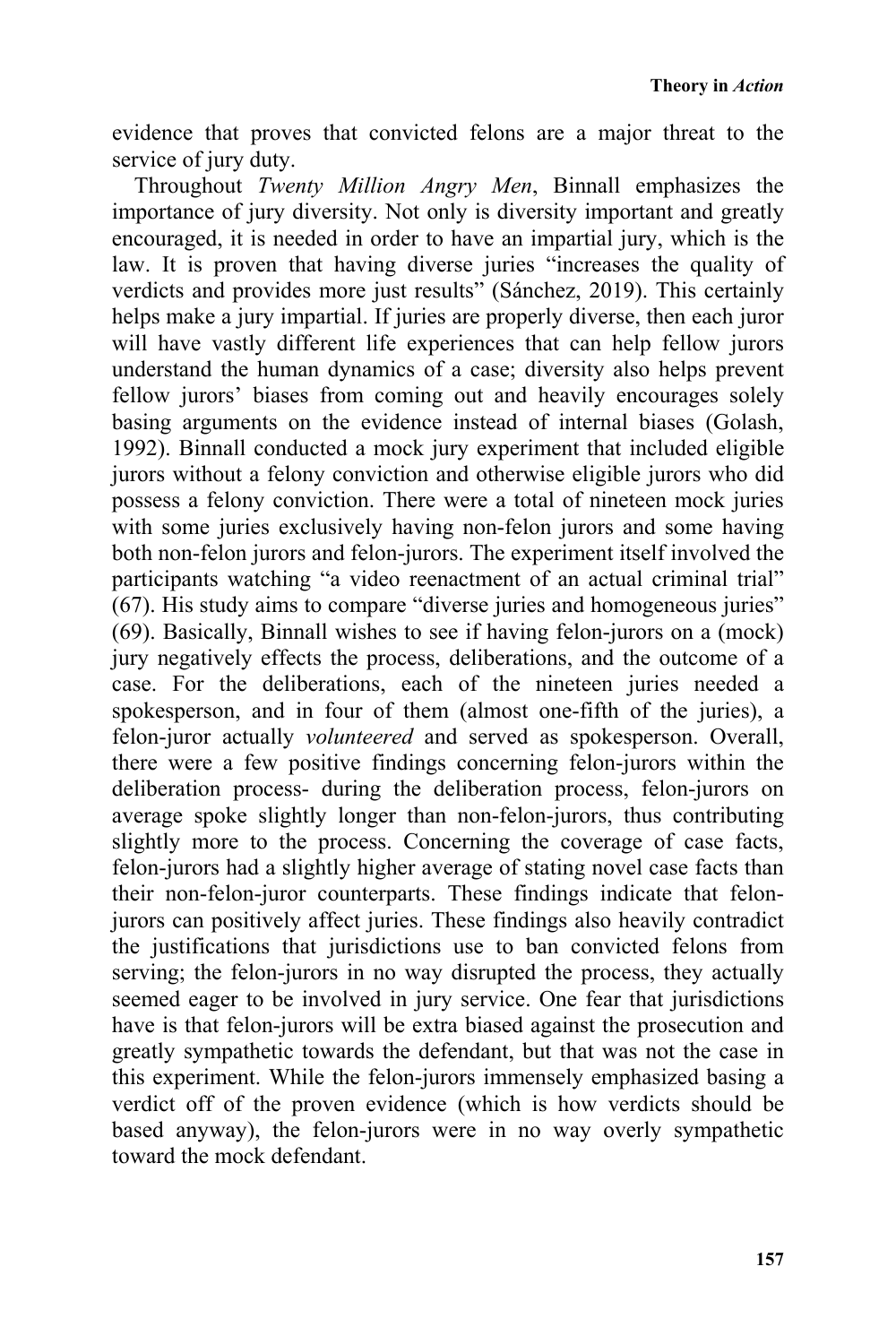## **Kennedy Ratcliff**

Binnall mentions that there are positive benefits from allowing convicted felons to serve as jurors; positive benefits that stay once the juror leaves the courthouse. Serving on a jury as well as other forms of civic engagement can promote criminal desistance, which can help convicted felons effectively reenter society. The Supreme Court itself believes that aside from voting, participating in jury duty is a citizen's "most significant opportunity to participate in the democratic process", so by simply being included in the process encourages convicted felons to be more positively engaged within the community (Gastil and Weiser, 2006). Criminal desistance is referred to as "a cessation of offending activity among those who have offended in the past", or it can be considered an "absence of offending" (Brame, Bushway, and Paternoster, 2003). Basically, offenders choose to quit offending whether it is temporarily for a short or long time, or even permanently. Binnall conducted a study in Maine to understand convicted felons' perspectives on jury service and how it may affect them. When specifically asked about reentry, the participants stated that "interpersonal prejudice and discrimination hindered their efforts to rebuild their lives" (99). Once released, offenders are labelled as "felons" or "ex-criminals", so it is hard for them to reenter society; there is a harsh stigma that follows them everywhere they go, and they are all quite aware of that label. If convicted felons are able to participate in community engagement (such as jury service), then criminal desistance is more easily achieved by helping convicted felons eliminate their criminal "label". In the study, Binnall's interviewees who participated in jury service took their role seriously and were even looking forward to being able to serve. By being included on a jury, Binnall's findings show that convicted felons feel accepted and trusted by the state, feel important and that their opinions matter, validated and less like an outcast, less stigmatized, and that they "paid their debt to society" (110). While some participants felt like their participation on the jury was not that significant, the majority of them did. Even if they were not summoned but still eligible to serve, they still felt validated and important. For the most part, felon-jurors felt nothing but positivity from being included, so being able to participate in jury service will only positively help them outside of the court in successful reintegration.

At the end of his book, Binnall discusses how influential the media is when it comes to the public's opinion of crime. The media is indeed known for setting their own agenda. Whenever a high-profile crime is committed, the media exceedingly covers it, like, for example, a crime that involves a black man with prior convictions targeting an innocent,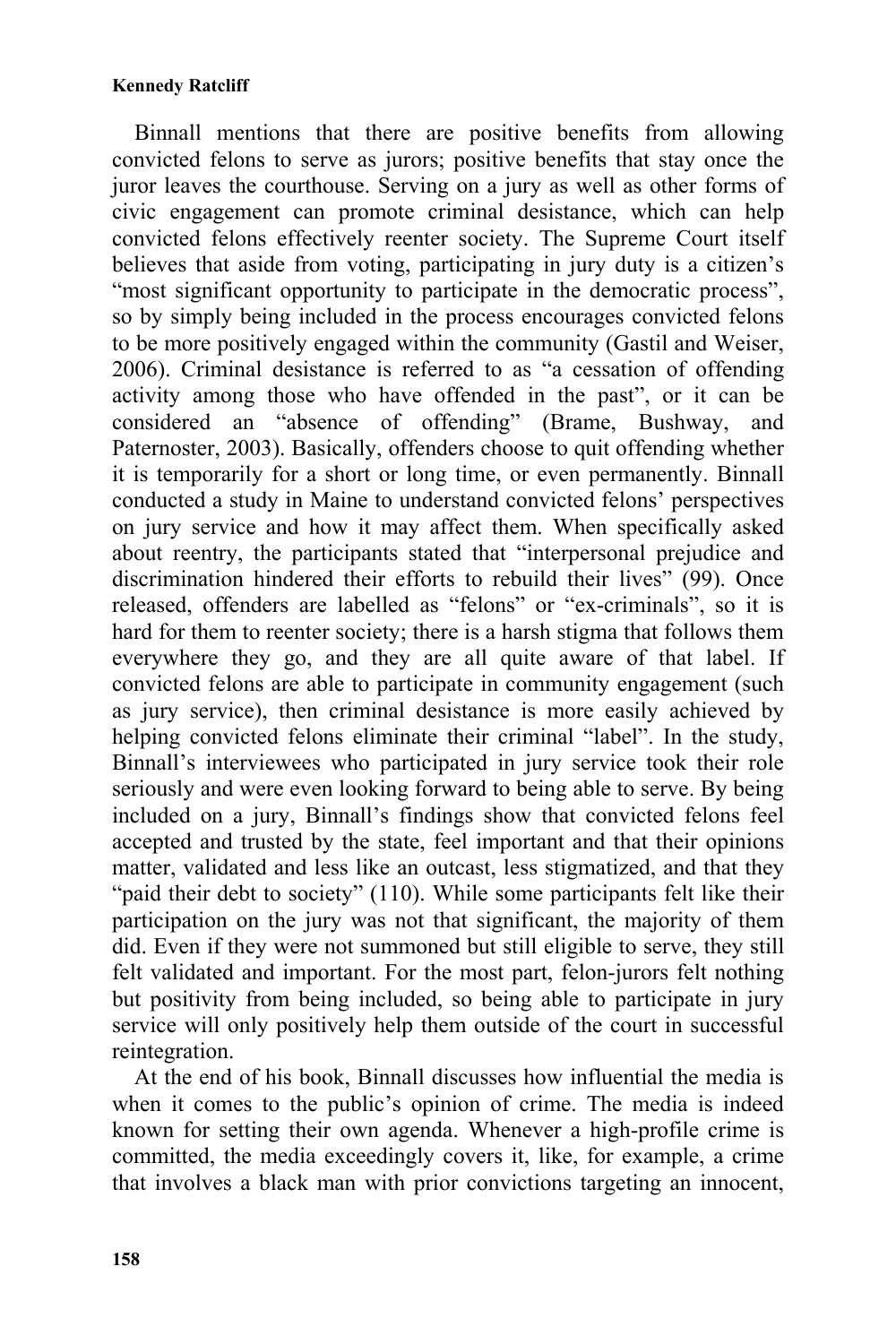white, middle-class college girl. Over-reported crimes such as these can cause a moral panic. Moral panics generally flare up at first for a short while and then quickly dimmish once the media reports another dangerous topic, but some issues continue to be a hot topic and stay in the back of the minds of most civilians (Fox, 2013). Aside from media influence, Binnall states that natural characteristics such as political affiliation, race, and gender all play a role in shaping one's attitude towards offenders. Those who do not have much contact with offenders also tend to have more harsh opinions of them. If that is the case, then shouldn't non-offending citizens be more gently exposed to citizens who have offended? Including felons in jury service would be an excellent way to safely expose non-offending citizens to convicted offenders; therefore they would not have such a negative perspective of them.

*Twenty Million Angry Men* is an excellent book on the issue of convicted felons serving as jurors. Binnall states multiple times how there is no empirical evidence that proves that convicted felons should not have the opportunity to serve, and he actually provides empirical evidence that proves the opposite. All justifications for excluding convicted felons from serving are based only on assumptions and feelings; convicted felons are not overly biased against prosecution and overly sympathetic towards the defendant and it is incorrect to assume that all felons are the same in that they all have bad character and will disrupt the integrity of the jury. Binnall's mock jury experiment proves that felons can be neutral and impartial in jury deliberations as well as bring good perspectives to the process. Specifically in Maine, felonjurors also appreciate and feel valued for simply being eligible to serve. Including felons in jury service can help with their reentry into society, so all of the positive benefits of allowing felons to serve immensely outweigh all of the *possible* and *unproven* negative downsides. If legislators take the time to read Binnall's research, then future policies can be beneficially changed for the better instead of continuing to be unreasonably based on feelings and assumptions.

## **REFERENCES**

- Atkin, C. A., & Cramer, R. J. (2012). "Ex-offenders on the stand: Steps toward eliminating jury bias." *Journal of Forensic Psychology Practice, 12*(3), 211-226. https://doi.org/10.1080/15228932.2012.674468
- Brame, R., Bushway, S. D., & Paternoster, R. (2003). "Examining the Prevalence of Criminal Desistance." *Criminology, 41*(2), 423-448. https://doi.org/10.1111/j.1745-9125.2003.tb00993.x